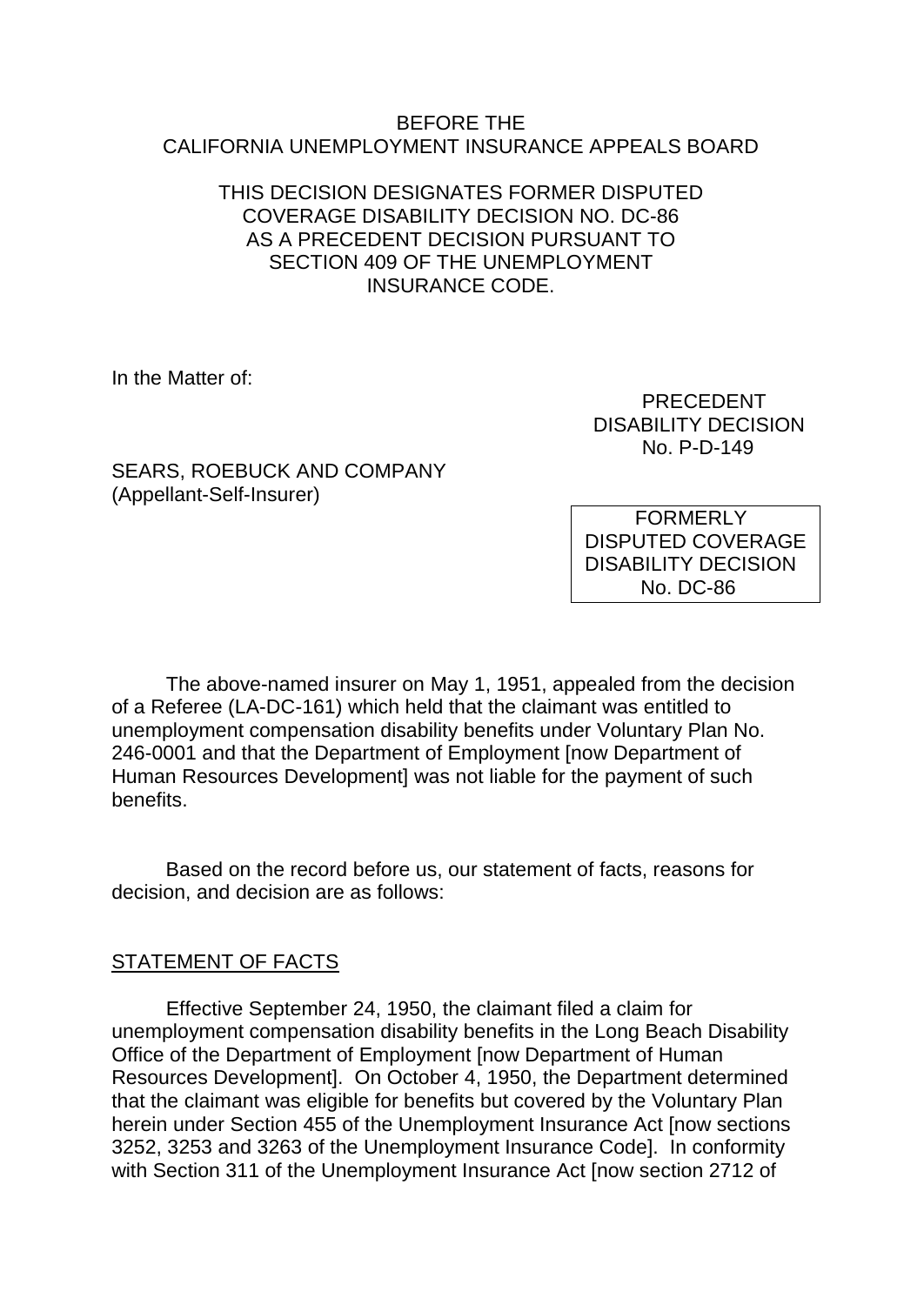the Unemployment Insurance Code] and Section 292 [now section 2712-1] of Title 22 of the California Administrative Code (then in effect) the Department forwarded a copy of the claim and medical report to the Voluntary Plan insurer with a request that disability benefit payments be made to the claimant by the insurer. On October 9, 1950, the insurer denied liability for the following reason: The claimant "voluntarily resigned to remain at home on March l6, 1950." The letter also stated that the insurer and employer "were advised that the above claimant had a normal pregnancy and that there were no complications. The date of return to work as 10-9-50 was the regular 6-week routine checkup." The Department, upon receipt of notice of denial of the claim proceeded to pay disability benefits to the claimant and initiated the present proceeding for determination of coverage.

The claimant was last employed as a salesclerk by the appellant for approximately seven months until March 16, 1950, when she voluntarily left her work because of pregnancy. The claimant was approximately three months' pregnant at that time. She had the usual symptoms accompanying normal pregnancy and was at that time neither incapacitated from performing her work nor advised by her physician to discontinue working. She decided of her own accord to cease working until her child was born. The claimant requested a leave of absence but this was not granted. It was her intent to return to work as soon as she was able after the birth of her child.

On or about August 15, 1950, the claimant contracted pleurisy. On August 26, 1950, while still suffering from pleurisy, she gave birth to her child. The doctor's certificate in support of her claim indicates the duration of her disability to October 9, 1950, which was six weeks after the termination of her pregnancy. The prognosis was on the basis of the normal pregnancy. The claimant, however, continued to be disabled by reason of her pleurisy affliction beyond October 9, 1950, and until November 2, 1950, when she was released by her physician.

The appellant denies liability on the grounds that the claimant withdrew from the labor market when she left her last employment, and that she did not leave her employment by reason of any disability connected with pregnancy and furthermore that her claim is based on a disability not connected with or arising out of her pregnancy.

The pertinent provisions of the Voluntary Plan provide as follows: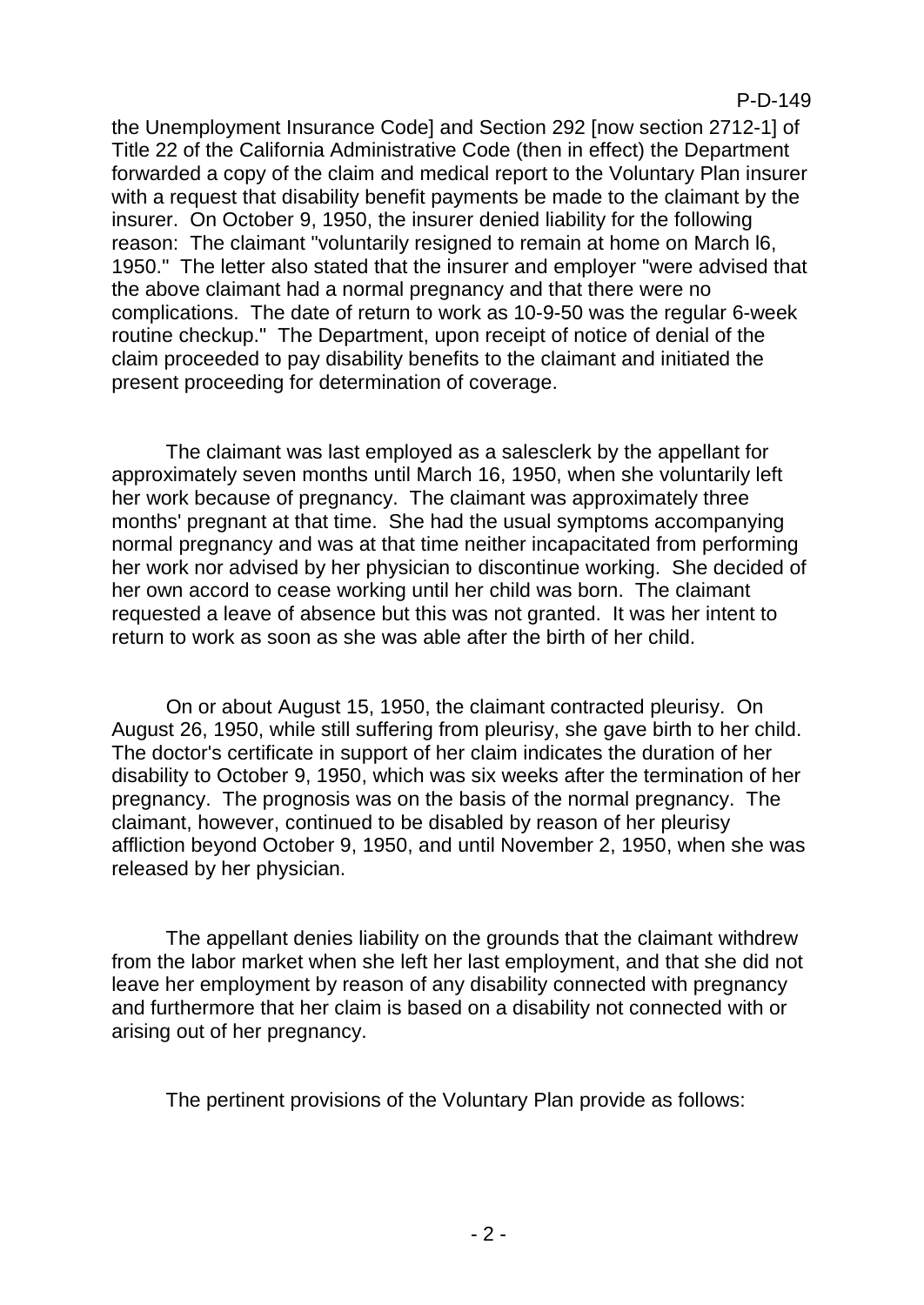# "F. LIMITATIONS:

"1. No benefits will be paid for any disability caused by or resulting from pregnancy up to the termination of such pregnancy and for a period of four weeks thereafter."

\* \* \* \* \* \* \* \* \* \*

"G. INDIVIDUAL TERMINATION: The participation of any employee under this plan shall terminate:"

\* \* \* \* \* \* \* \* \* \*

- "2. An employee who ceases to be actively employed by the employer because of resignation, dismissal, being pensioned, or retired, shall automatically lose all rights afforded by this plan, immediately upon such resignation, dismissal, being pensioned, or retired.
- "3. Any employee who ceases to be actively employed because of layoff or leave of absence without pay which extends for a period of two weeks or more shall automatically lose all rights afforded by this plan at the end of such two weeks. There shall be no refund of contributions which have been paid by such employees."

# REASONS FOR DECISION

Section 201 of the California Unemployment Insurance Act [now section 2626 of the Unemployment Insurance Code] provides as follows:

"'Disability' or 'disabled' includes both mental or physical illness and mental or physical injury. An individual shall be deemed disabled in any week in which, because of his physical or mental condition, he is unable to perform his regular or customary work; provided, however, that in no case shall the term 'disability' or 'disabled' include any injury or illness caused by or arising in connection with pregnancy up to the termination of such pregnancy and for a period of four weeks thereafter."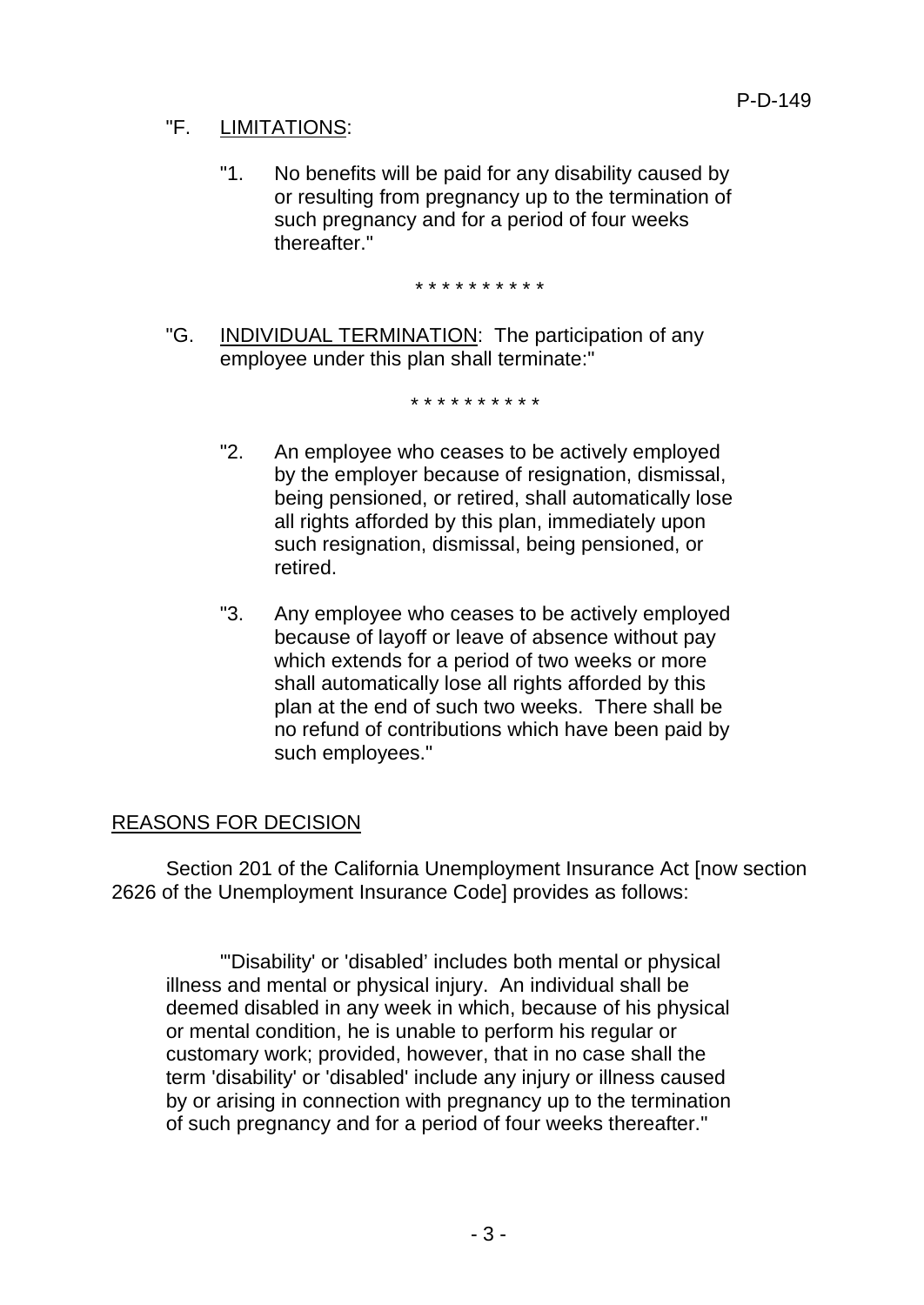Under the provisions of this section benefits are payable under the State Plan only in the event the individual is disabled from any injury or illness caused by or arising in connection with pregnancy after four weeks from the date of the termination of the pregnancy. There is nothing in the language of Section 201 which requires that as a condition precedent to the payment of disability benefits, the claimant must have been incapacitated from performing her work at the time she left her employment*.* Eligibility for benefits is not dependent on the physical condition of the claimant at the time she leaves her employment but on her physical condition after four weeks from the date of the termination of her pregnancy.

Article F 1 of the Voluntary Plan provides for similar coverage in pregnancy cases and on the basis of this article there would be no issue with respect to the claimant's entitlement to benefits in the event she was disabled by reason of her pregnancy after four weeks from the date of the termination thereof. The issue arises, therefore, as to the effect of the termination of coverage provisions of Article G 2 and 3 of the Voluntary Plan.

In Disability Decision No. 211-146, we interpreted similar pregnancy and termination of coverage provisions of a Voluntary Plan and held that the termination of coverage provisions are not applicable to pregnancy cases for the reason that to hold otherwise would render the Voluntary Plan less favorable than the State Plan. Our rationale in the cited case is equally applicable to the instant case.

In Disability Decision No. 307-489, we held that our rationale in Disability Decision No. 211-146 applies only when the disability arises out of or in connection with the pregnancy, and only to the period commencing four or five weeks after the termination thereof, depending upon the provisions of the Voluntary Plan as to a waiting period.

There is nothing in our language of the cited cases which implies or infers that the pregnancy must have disabled or incapacitated the claimant from performing her work at the time she left her employment before liability will attach for her disability commencing after four weeks from the date of termination of her pregnancy. We recognize, therefore, that the liability of the Voluntary Plan insurer in this case is contingent upon the happening of the following event, namely, that the claimant is found to be disabled from any injury or illness caused by or arising in connection with her pregnancy for the period of time commencing after four weeks of the date of the termination of the pregnancy.